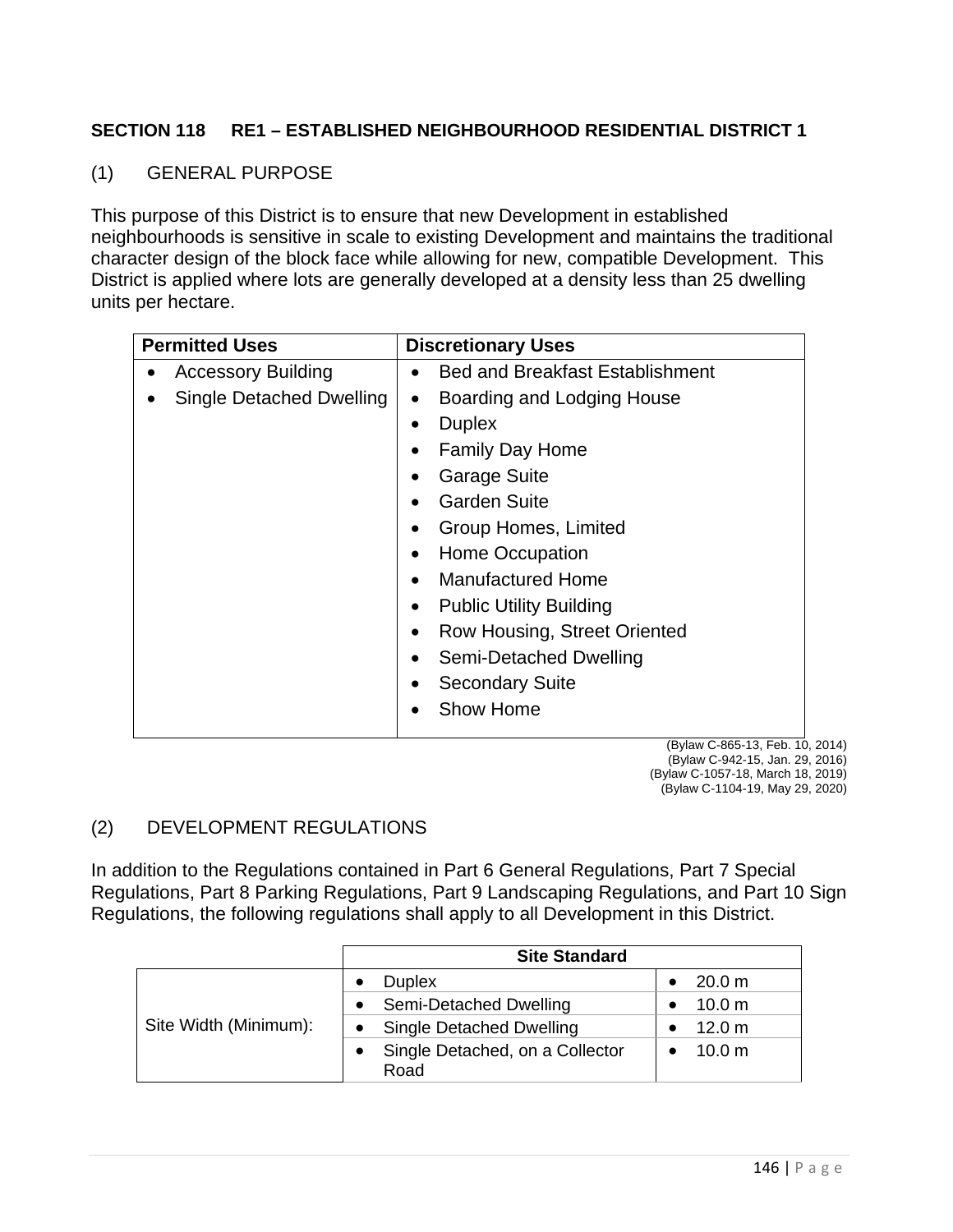|                                         | <b>Site Standard</b>                                                                                                                                          |                                |  |
|-----------------------------------------|---------------------------------------------------------------------------------------------------------------------------------------------------------------|--------------------------------|--|
|                                         | Single Detached Dwelling, Corner<br>$\bullet$<br><b>Site</b>                                                                                                  | 14.0 <sub>m</sub><br>$\bullet$ |  |
|                                         | <b>Street Oriented Row Housing</b><br>$\bullet$                                                                                                               | 5.5 <sub>m</sub><br>$\bullet$  |  |
|                                         | Street Oriented Row Housing, End<br>$\bullet$<br>Units                                                                                                        | 7.5 <sub>m</sub><br>$\bullet$  |  |
| Site Depth (Minimum):                   | Duplex, Semi-Detached Dwelling,<br>$\bullet$<br><b>Single Detached Dwelling</b>                                                                               | 34.0 m<br>$\bullet$            |  |
|                                         | <b>Street Oriented Row Housing</b><br>$\bullet$                                                                                                               | 25.0 m<br>$\bullet$            |  |
| <b>Front Yard Setback</b><br>(Minimum): | Shall be consistent, within 1.0 m, with Setback on<br>$\bullet$<br>adjacent Sites and with the general context of the<br>block face, but not less than 3.0 m. |                                |  |
| <b>Side Yard Setback</b><br>(Minimum):  | <b>Street Side Yard</b><br>$\bullet$                                                                                                                          | 3.0 <sub>m</sub><br>$\bullet$  |  |
|                                         | Principal Buildings less than 2<br>$\bullet$<br><b>Storeys</b>                                                                                                | 1.35 <sub>m</sub><br>$\bullet$ |  |
|                                         | Principal Buildings 2 Storeys or<br>$\bullet$<br>more                                                                                                         | 1.8 <sub>m</sub><br>$\bullet$  |  |
| <b>Rear Yard Setback</b><br>(Minimum):  | <b>Principal Building, Corner Site</b><br>$\bullet$                                                                                                           | 4.5 <sub>m</sub><br>$\bullet$  |  |
|                                         | Attached Garage accessed from<br>$\bullet$<br>an Alley, Corner Site                                                                                           | 3.0 <sub>m</sub><br>$\bullet$  |  |
|                                         | Attached Garage accessed from<br>an Alley, all Other Sites                                                                                                    | 6.0 <sub>m</sub><br>$\bullet$  |  |
|                                         | All Other Principal Buildings<br>$\bullet$                                                                                                                    | 7.5 <sub>m</sub><br>$\bullet$  |  |
| Height (Maximum):                       | 2 <sup>1</sup> / <sub>2</sub> Storeys not to exceed 10.0 m<br>$\bullet$                                                                                       |                                |  |
| Site Coverage<br>(Maximum):             | 50%<br>$\bullet$                                                                                                                                              |                                |  |
| <b>Amenity Area</b><br>(Minimum):       | 7.5 m <sup>2</sup> per Dwelling for Row Housing for private<br>outdoor Amenity Area                                                                           |                                |  |

### (3) ADDITIONAL REQUIREMENTS

### (a) Location

Street-Oriented Row Housing shall be located on Sites that abut Collector Roads.

- (b) Projections Into Yards
	- (i) A single Storey unenclosed Deck may project a maximum of 2.0 m into a Front Yard Setback, provided that a minimum of 3.0 m is maintained between the front property line and the projection.
	- (ii) A single Storey unenclosed Deck may project a maximum of 2.0 m into a Street Side Yard Setback, provided that a minimum of 1.5 m is maintained between the side property line.
- (c) Vehicle Access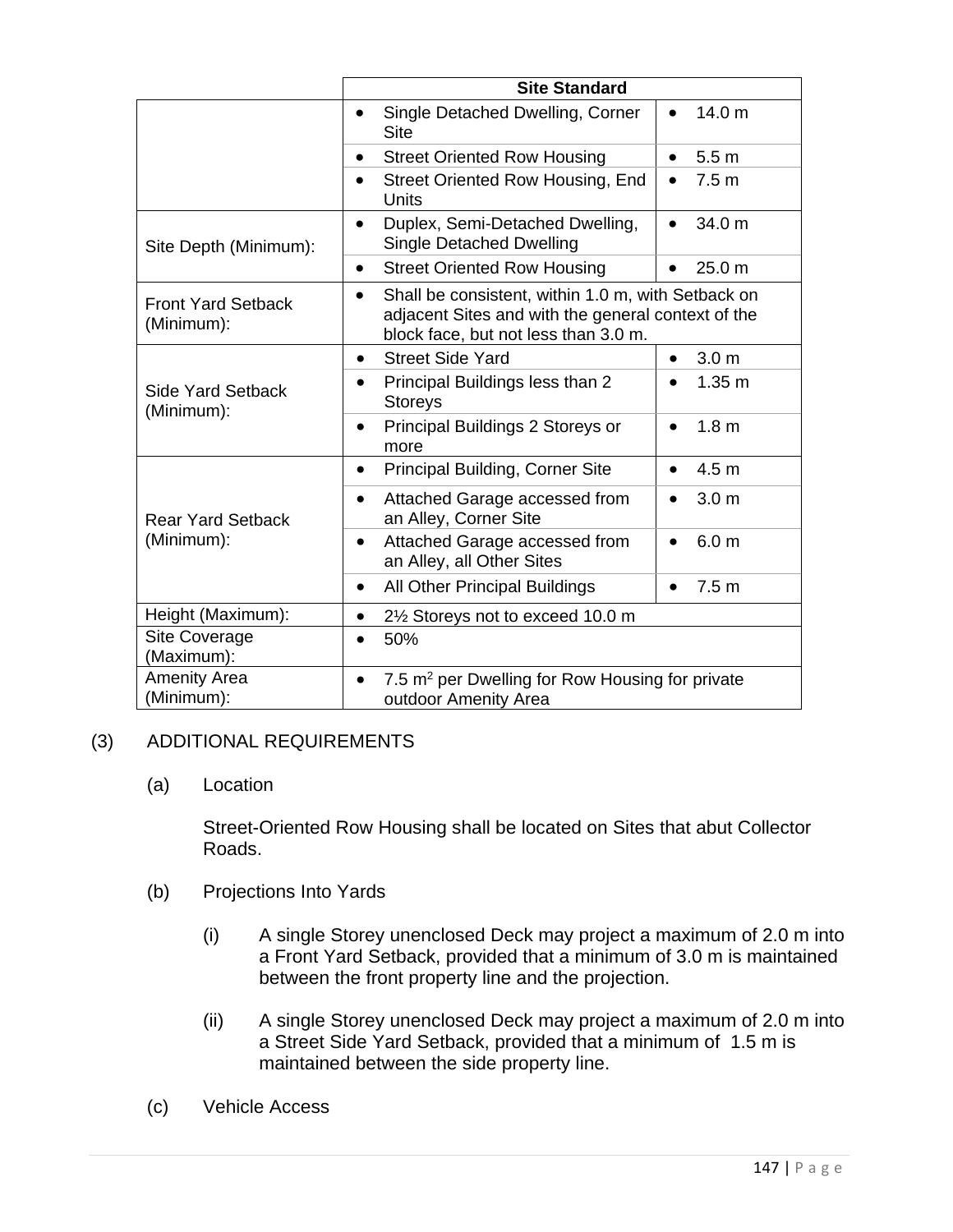- (i) There shall be no vehicular access from the Street where an Abutting Alley exists, and
	- a. A treed landscaped Boulevard is present along the Street adjacent to the property line; or
	- b. The Site Width is less than 15.5 m.
- (ii) Where vehicle access already exists from the fronting Street, a Garage may protrude a maximum of 1.0 m beyond the front wall of the Principal Building and have a maximum width of 7.3 m or 35% of the Site Width, whichever is less. In no case shall the Garage be located less than 3.0 m from the front property line.

(Bylaw C-865-13, Feb. 10, 2014)

(d) Corner Sites

The Development Officer shall determine the Setback for the additional Front Yard or Street Side Yard in accordance with Section 29 of this Bylaw and taking into account the context of the Site and orientation of other Developments and Buildings on Adjacent Sites, the block face, and within the neighbourhood.

- (e) Character
	- (i) The Development Officer may exercise discretion in considering Duplex, or Semi-Detached Dwellings having regard to:
		- a. Adjacent Sites in order to ensure new Development is complementary and compatible with existing Development. The Building and architectural design, siting, Grade elevations, Site Coverage, massing, and use of exterior finishing materials shall be to the satisfaction of the Development Officer, who shall ensure that the physical characteristics will be reasonably similar to, or better than the standard of surrounding development;
		- b. The effect on the privacy of adjacent properties; and
		- c. Where applicable, the policies and guidelines for Duplex and Semidetached Dwellings Development contained in a Statutory Plan for the area.
	- (ii) Manufactured Homes shall fit the building character of adjacent developments and of the neighbourhood to the satisfaction of the Development Officer.
- (f) Landscaping
	- (i) Notwithstanding the Landscaping regulations of Part 9 of this Bylaw, where new Development consists of replacement or infill within areas